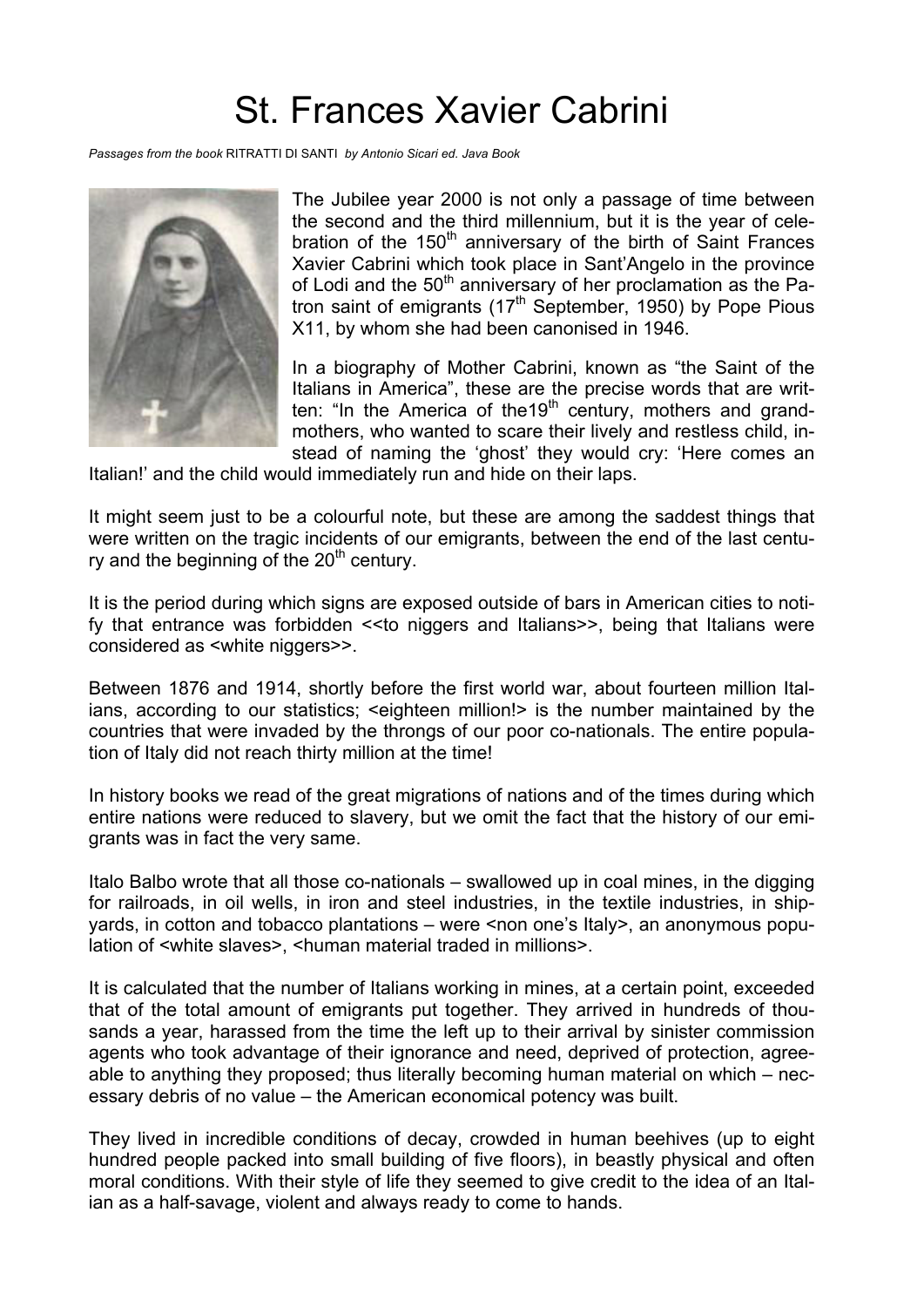They lived without schools, hospitals, churches, closed in their 'little Italy's', districts, which proliferated in the suburbs of big cities. They were almost never even 'little Italys" because the various localisms were the cause of their separating and putting the various regional groups one against the other. The children lived on the streets. A future as shoe-shiners or newspaper sellers awaited them.

The impossibility of communication (almost all of them were illiterate and they expressed themselves in dialect) making all tentative of solidarity vain.

Those who succeeded in making a fortune (and many started vegetable shops or organising Mafia clans) were careful not to mix with their own despicable co-nationals, trying rather to forget their communal origin.

One day in 1879 a deputy dared to read a letter from a Venetian colonist before the Italian Parliament: <*We are here like animals. We live and die without priests, teachers, doctors>.* The Italian politics however, took no heed. The looked at the problem of emigration from a point of view of public order, with some provision of police, but with non intelligent perception of any form of economic or social tutelage.

Some years later – when Sister Cabrini herself will have done, for the love of Christ, that which the entire government had never succeeded in doing – the politicians, looking back on their legislative pseudo-precautions will say: *<We went wrong in everything>.*

Not even the Catholic Church in America could do anything. In the whole city of New York there were only twenty priests who understood a little Italian. To make things worse, our emigrants found the costumes, strange for them, that compelled attending the Church also an obligation, before entering the church, of contributing economically to the up-keep of the parish activities. They were already poor and a similar costume seemed unjust to them (they called those aims 'the customs duty'). Not to say that the sole Italian organisations present were the <Giordano Bruno> circles, whose only worries were to spread and maintain a fervid anti-clericalism.

So they stopped attending the Church and many of those last shreds of spiritual and moral dignity, were lost.



*was born*

In Italy the problem was perceived by Pope Leo X111 (who presented and faced the problem in the famous encyclical *Rerum novarum)* and by the Bishop of Piacenza,

Scabrini who had founded a congregation to look after the emigrants.

Frances Cabrini was a Lodigian who had desired to be a missionary since she was a young child, when her father read to the children, during the long evenings, the *Annuals of the Propagation of the Faith,* she would sit day dreaming. She dreamt in those days of mysterious China. She went as far as to stop eating cakes when she was convinced that in China they did not have cakes, so she had to prepare herself.

House in Lodi where *Frances Cabrini* She had become, after many hardships, the founder of a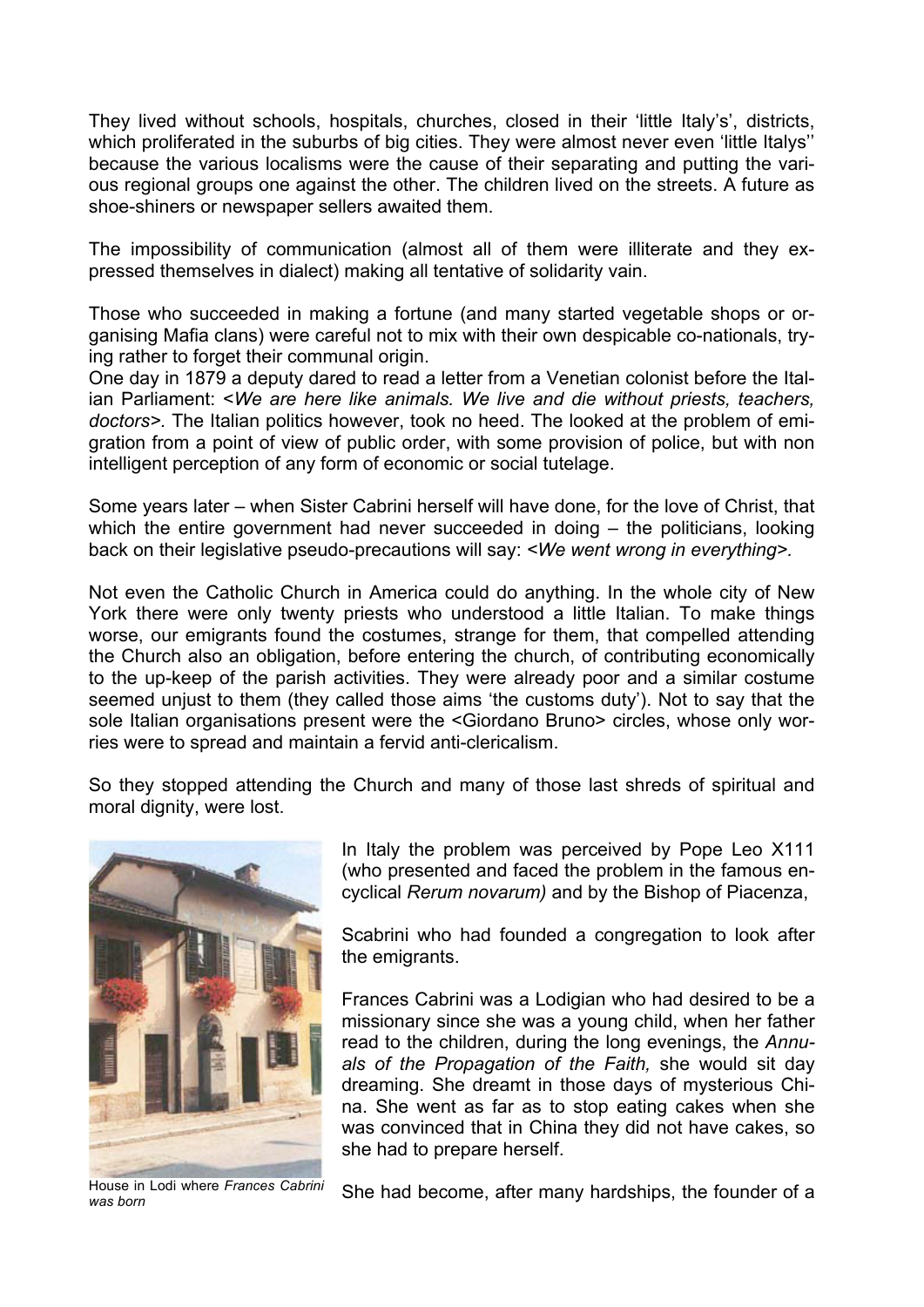small religious congregation aimed at missionary life, a strange project for a female institute, and she felt ready to make her old girlhood dream come true.

She met Bishop Scalbrini who tried to make her change her mind describing the miserable conditions of the emigrants in America.

Frances was confused and so she decided to leave the decision to Pope Leo XIII, who listened to her lengthily, then decisively told her: *<Not in the Far East, Cabrini, but to the West">* . It was as though the same word of God was indicating His will to her.

She was thirty-nine years old, she had lung problems and the doctors had given the prognoses that she had not longer than two years of life to live.

She left with seven companions; the ship on which she made her first trip, carried 900 emigrants in 3<sup>rd</sup> class.

She arrived in New York at the end of March, 1889, she had been informed that the Arch Bishop Corrigan and an American noblewoman, the wife of an Italian Earl who had become the director of the *Metropolitan Museum of Art;* would be there to meet her, but the two had had quarrelled over of points of view and disagreements of programming, and they had written to Italy advising that the departure be suspended.

The result being that there was nobody to meet the nuns. It was pouring rain when they went ashore, as God granted, they arrived at the poor house of the Scalabrini fathers, soaking wet and tired, but they had no means of giving them hospitality. They ended up in a lurid lodging near the Chinese quarters, where the beds were so dirty that they hadn't even the courage to lie on them: they sat on the floor shivering from the cold resting their shoulders against the wall.

The archbishop received them, the day after, and briskly advised them to return to where they had come from. *<Never, your Excellency, I am here under order from the Holy See, and her I must remain> -* she answered.

In the end, and with the help of the countess, she succeeded in opening a small school for a few orphans, that she called "The House of the Holy Angels".

Whereas, the countess, in obedience to the archbishop, organised a big school for the Italian children. It was a *sui generis.* The children arrived in enormous numbers; there was no other place to put them up but in the poor Scalabriniani Church, and there, between one service and another, in spaces made in the choir, in the sacristy, in corners of the church curtained off, her the classes were established. The benches were used as desks, the kneeling benches as the teacher's desk.

The nuns, who were teaching, often began with the washing and combing of hair of that crowd of dirty and ruffled boys. In the afternoon they had catechism, followed by playing the courtyard, a hidden and unhappy place sunk between high and dark buildings.

In her free time, and until late in the evening, Frances Canrini, would plod through the muddy lanes of the Italian quarter, in search of those parents who otherwise she would have never known.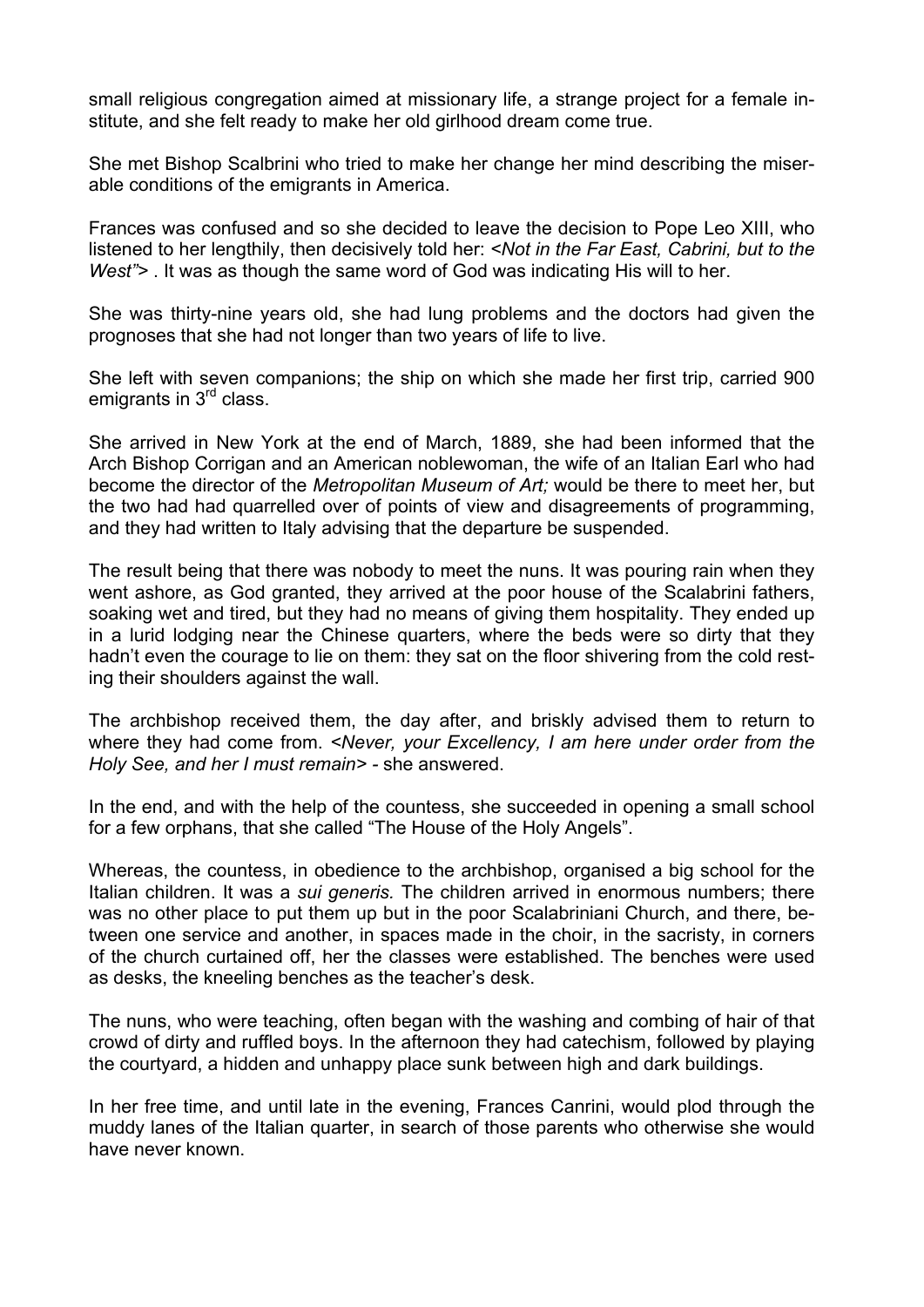In a paragraph of the *New York Sun*, dated the 30<sup>th</sup> June, 1889 we read: *<During the last few weeks, some women, dressed as Sisters of Charity, are going through the Italian quarters of the Bend and Little Italy, climbing narrow and long stairways, going down into dirty basements and in certain dens where not even the New York police would dare to enter alone>.*

Notwithstanding the countess's help, the principal problem of money remained. Therefore, the nuns began to travel through the city looking for help, refusing, on principal, all discrimination.

In an environment where division reigned (between the same Italians who were separated into groups of families and localisms), where the Catholic Irish considered the Italians as neo-pagans and where the<natives> met to organise <the ethnical protection>, those nuns moved with dignity and the graciousness of love.

They were accepted beyond their utmost hopes: shopkeepers of every race and religion came to the door of their shops to call them and pack them with merchandise; businessmen decided to give them a cheque; the owners of markets gave orders that no one was to stop or ill-treat those courageous nuns; a Jewish German carpenter gifted them with furniture that was to furnish schools and orphanages; the Irish nationalists, demanded that the police stopped the traffic when the nuns were passing with their household effects, because "they represented the Pope"; passengers on trams stealthy put a few dollars in their hands.

Meanwhile, the "House of the Holy Angels" had expanded and was attended by coloured, Chinese and mulatto's children.

On the  $17<sup>th</sup>$  of July, 1889, an organised procession of three hundred and fifty boys and girls, paraded through the streets of *Little Italy*; the girls wearing their veils and carrying their rosary beads, the boys wearing their armbands of the association; in groups of thirty, carrying their St. Louis, Saint Agnes and St. Anthony banners.

Who still remembered certain processions that were once held in their parishes, when the associations were flourishing, can have an idea of the tenderness of a similar picture; but it is impossible for us to imagine the expressions of the Irish and the protestants at the sight of these boys and girls who paraded in silence and dignity, those same children that they used to consider lurid and disorderly thieves.

The first battle had been won, but they were only at the start.

Frances returned to Italy in the same month, to take care of the novices of her Congregation. While in Rome, she heard the news that the Jesuits in America were selling a huge estate in *West Park,* on the banks of the river Hudson, 150 miles from New York.

She returned to America with seven other nuns and succeeded in putting together the five hundred thousand dollars that were necessary for the deposit. God would think about the remaining ten thousand. And so she founded the house for the formation of the Institute, a college, and even a hospice for girls afflicted by typhus, the decease that was massacring the poor people.

The question comes naturally: *"But where does she get the money?".* There are thousands of answers, but one in particular is told that if a benefactor had decided to sign a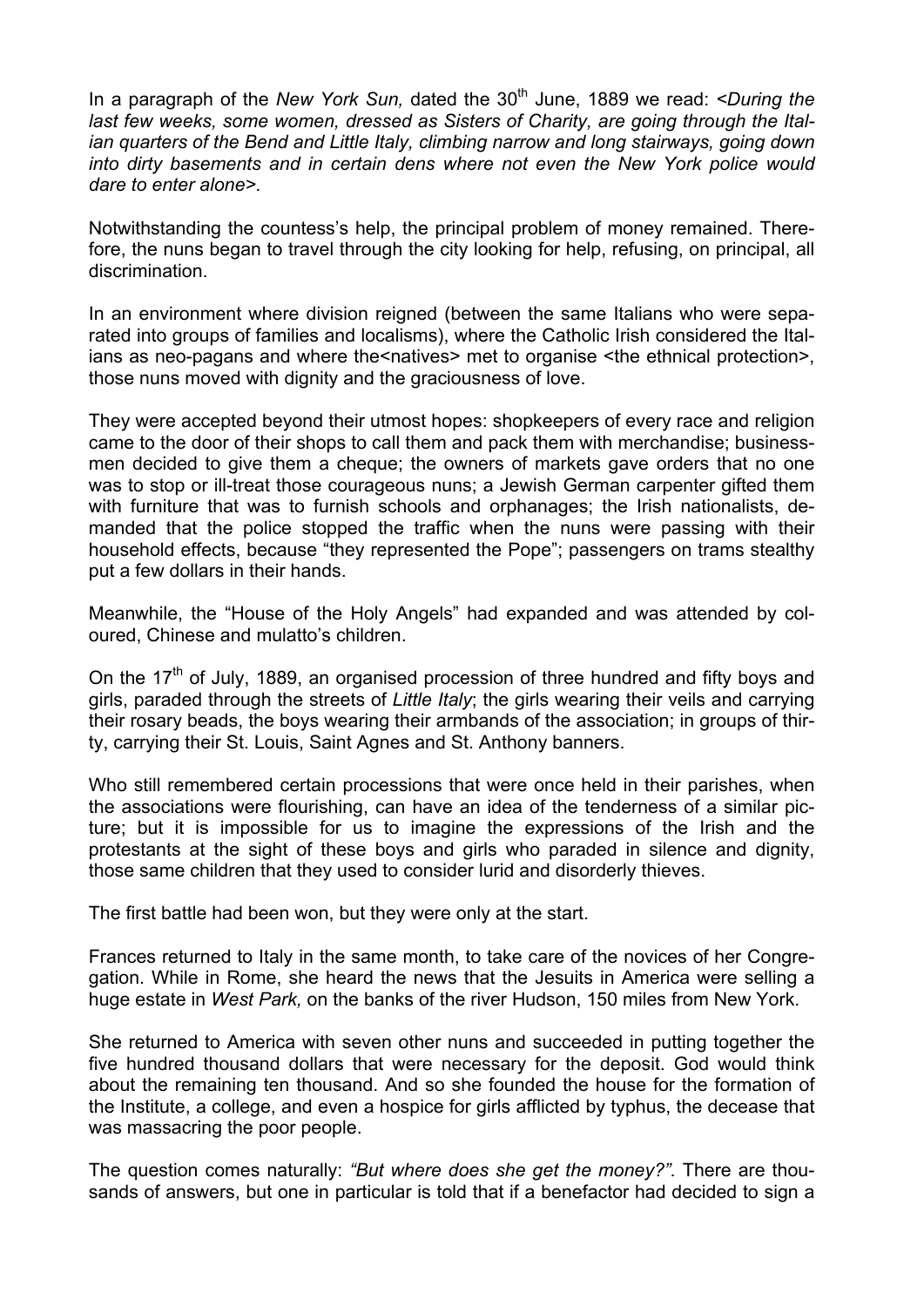yearly donation cheque of three hundred dollars, Frances was able to stop his hand at the last zero, with a smile, and then – as she was used to with her pupils – she would guide the hand to trace another zero. Wasn't this the way to teach charity as you would to read and write?

There is an episode that is right to anticipate, because it gives the idea of the aptness of her style and her faith.

In New Orleans, in 1892, Frances meets an very rich adventurous Sicilian, who had made his fortune in ships, beer factories, insurance companies, building societies, and who was also the owner of about sixteen hundred thousand hectors of cotton and lemon cultivation's.

We summarise the following from a report of the times, taken from a biography by G. Dell'Ongaro:

*"Your visit is an honour for me, Mother Cabrini, all of America are speaking about you. How can I help you?".*

*"In nothing. I would like to be of help to you".*

*"I need nothing. I asked for nothing from no one, I desire only to be left in peace and carry on with my business…".*

*"I know nothing about business or affairs. But your happiness interests me. I have been told that you have been married for a long time. But you have no children. It is sad". "Unfortunately it is true, I like children, but…".*

*"That's a pity. A real pity. With all these beautiful things you have, and not even a son to leave them to. Have you ever asked yourself, the reason for such a fortune? There must be a reason. I am certain that God has planned a beautiful project for your life. You do not know the joy that children can be".*

At this point the man revealed to have thought at times, of adoption, but had always renounced from fear of his wife's reaction, and ends by saying.

*"Let me think about it, let me speak to my wife, and if Maria agrees, then I will call you and you can bring us the child".*

*"The child? Who spoke of only one child? Why only one?".*

*"How many do you want to give me, Mother?".*

*"What do you think about sixty-five, to begin with?*

This businessman will end up financing an entire orphanage. When, some years later, this building becomes too small, he donated another sixty five thousand dollars, an enormous amount of money in those days.

Having founded the *West Park* house, Frances Cabrini returns once again to Italy, where she continued to direct her missionary congregation, which was growing rapidly. She remained to Italy for a few months and then returned to America with twenty-eight nuns, determined to accept a new institution in Nicaragua. So she opened a college in Granada that, only four years later will be demolished during one of the many Central American revolutions.

From here she moved to south of the United States where she will have an even worse impact. A large number of Italians mainly from Sicily, emigrated to Virginia, Carolina and Louisiana, where they found people who were inclined to racial hatred. Slavery had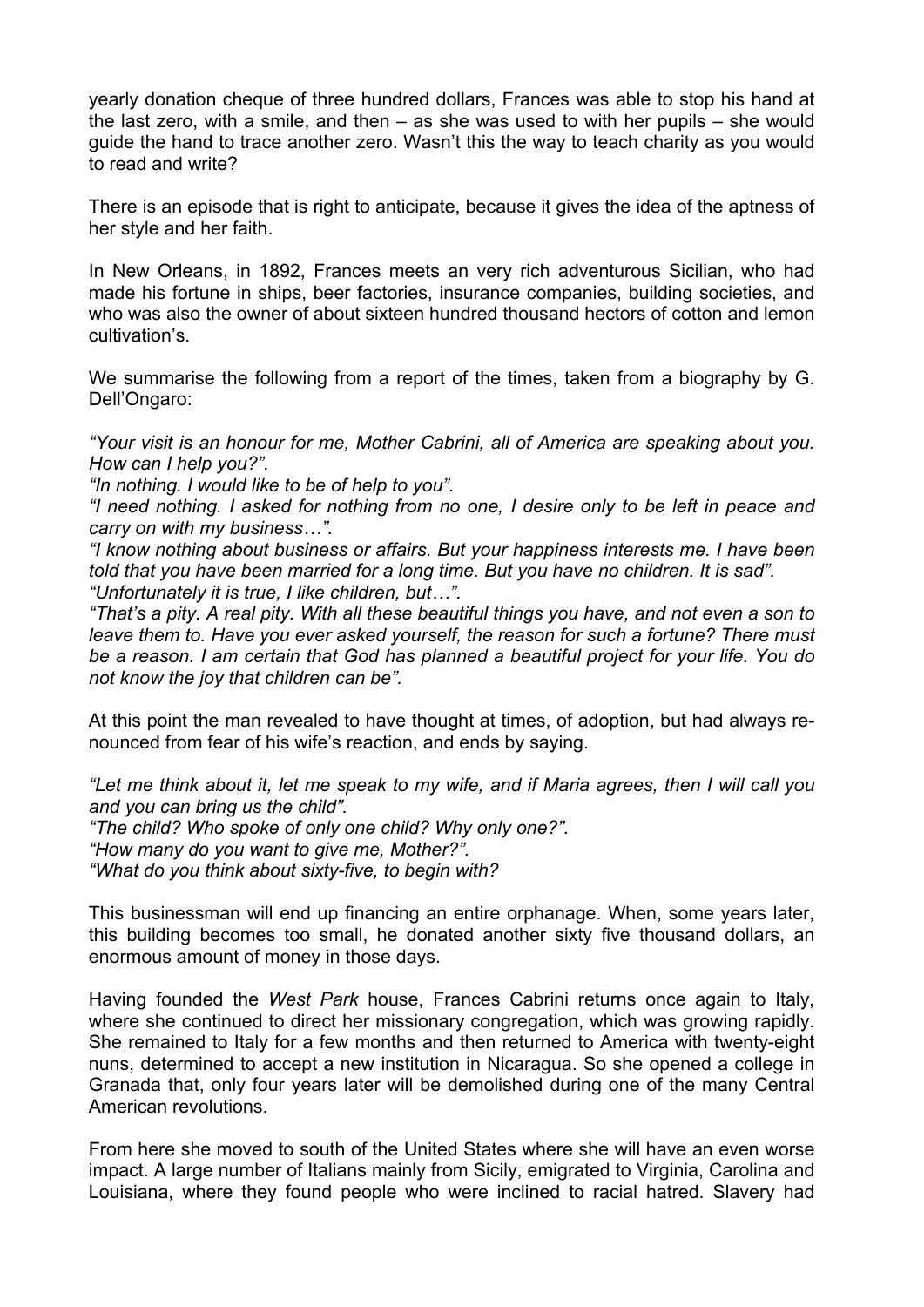been officially abolished only thirty years before and the Americans were not certainly pleasant to those <black-men with pale skin>, which was their definition of our emigrants.

The Sicilians however, were not submissive like the negros'. The Matranga brother's and the Provenzano brother's Mafia domineered and the rivalry was on both sides for the ruling of the <principal port district>.

In 1890 the head of the police department of New Orleans was caught in an ambush and nineteen Italians' were incriminated. There was no sufficient proof, but some journalists, who were at the hospital, heard the policeman murmur, just before he died, <the *dagos* shot me> (this was a contemptuous terminology used for <meridian's>).

The trial kept the nation on edge, the Mafia bosses, who had the best lawyer's, were all acquitted in March of 1891.

However, if they had enough power to defend there *picciotti* from justice, their bosses did not have enough to defend them from the hatred of the people. Before they were freed, an angry throng of about ten thousand people, led by the vice-mayor, attacked the prison and lynched the prisoners: two were hung, two were killed by iron bars, others beaten by guns. The bodies were hung from trees, and street-lamps.

Almost fifty per-cent of the Union newspapers approved the massacre and the tension rose to a point that Italy re-called it's Ambassador from Washington. Other lynching followed these in two other cities in Louisiana.

In the city of New Orleans, torn apart by these implacable hatreds, Mother Cabrini arrived on Holy Tuesday in 1892. She immediately perceived that she would have to begin from the new generations, give a new semblance and another hope to those swarms of youth that waited to increase the masses of the criminal underworld, and compel the city to acknowledge the dignity of those humiliated and apprehensive people.

She needed at least an orphanage, a school and a boarding school, and at least fifty thousand dollars to begin with.

Paradoxically, in New Orleans a lot of Italians had made fortunes, they had become directors of huge industries and owners of companies; but they did not like making themselves known as Italians. They tried, in fact in every possible way to forget their origins.

Frances went looking for them, one by one: the Rocchi, shipbuilders from Milan, the Marinoni from Brescia, bankers and owners of cotton plantations, Astrada, from Naples, a famous proprietor of renowned restaurants, the illustrious clinic Formenti, Mrs. Bacigalupo, a alimentary wholesaler, the Bevilacqua and Monteleone, owners of luxurious shoe shops, and the millionaire Pizzati, Sicilian, of whom we have already spoken.

These are only some names that we wanted to mention, among many others, because they still resound in our land; almost all of them understood and appreciated Cabrini's intent; it was to demonstrate to that city, (that loved and appreciated it's music, it's artists, but hated the Italian people, considered either members of the Mafia or potential delinquents), that the real problem was the social indifference in which those youth were left, without any care or protection.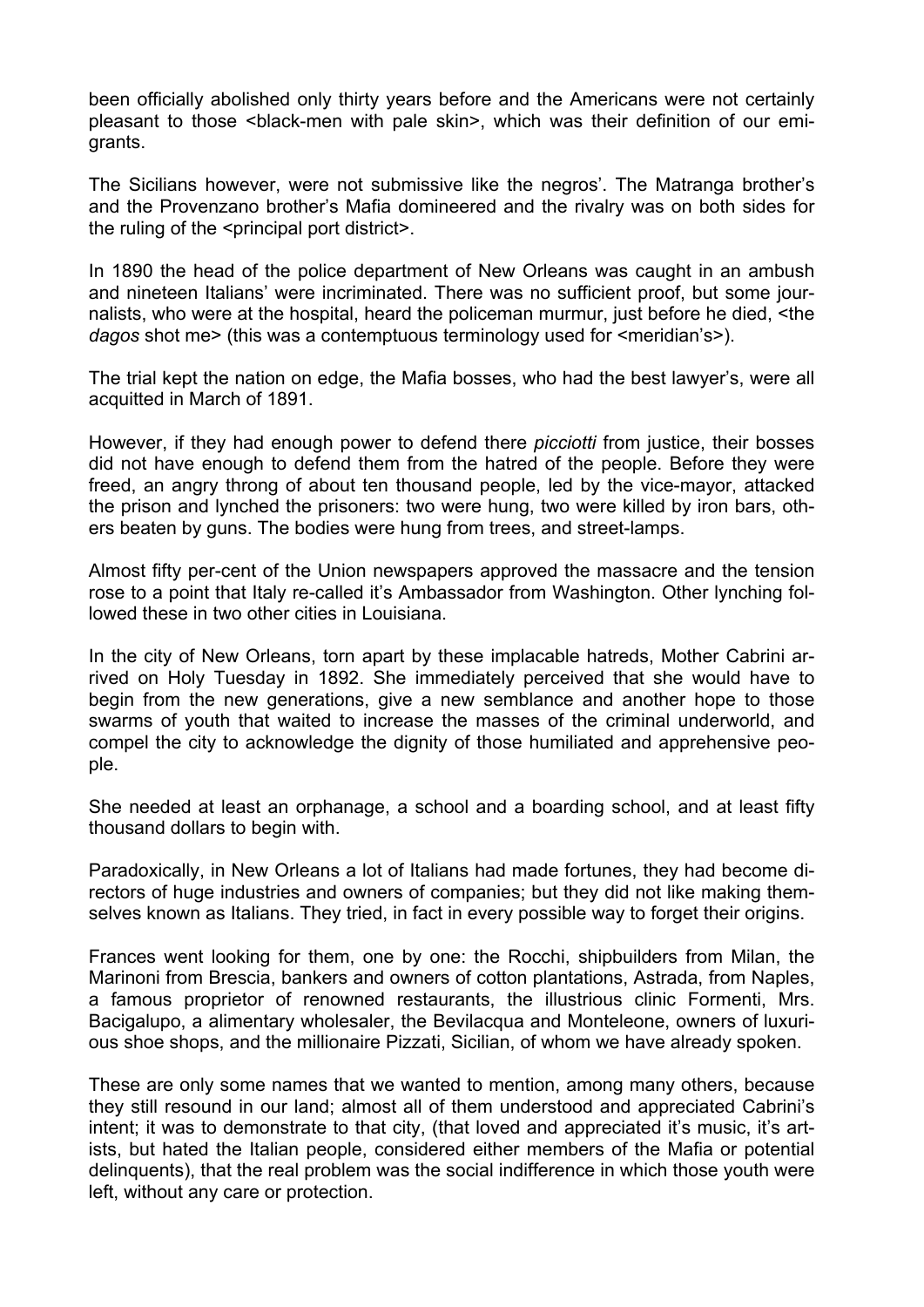*Saint Phillip Street's* orphanage became a social centre, for the children who were boarded there and the hundreds of others who used it as an oratory, and also for dozens of other children of every race and colour.

The chapel in the Institute became the Italians Church and, in this case also, a proud and orderly procession was held in honour of the Sacred Heart – in the old style, that the population of New Orleans loved so much – to sanction a newly found dignity; a procession with lots of religious singing, and even the *"Va pensiero"* that stirred even the white <masters>, even though jazz was the dominion in the city.

For the first time the circles, the societies, the federations and the other small groups in which the Italians were divided and lacerated, paraded together.

In 1905 an epidemic of yellow fever hit the city. The emigrants of every race and colour, in their ignorance, refused medicine, they infringed all measures of hygiene and prevention, they refused to leave infected houses and buildings. France's nuns took on the task – going from house to house, risking their lives, and in some cases really sacrificing it – in order to convince them of what they had at their disposal for their well being.

Everyone trusted the nuns, and – when the epidemic was over – not only the city of New Orleans, but also the United States government and that of Rome publicly thank them.

Let us return to New York.

A part of the life, in which the tragedy of the emigrants could have been touched by hand, was the sanitary problem.

As they were considered as human material, no one worried much about those who became ill because of the inhuman conditions of life in which they lived, nor about the victims of what was called <the industrial massacre> (hundreds and hundreds of injured in their places of work), nor of the fact that hospitals where emigrants could be admitted to did not exist.

There were hospitals of course, where you paid, but even having the economical means, no one wanted to go to them. What was the use for the sick that were not able to make themselves understood when they tried to explain the symptoms of their illness in that slang they mixed with their original dialect and the slang of the American slums?

The patients on having been admitted seemed to have entered a prison or an obituary, before their time had come, everything was so cold and aseptic!, and they even lost hope without a word of comfort from a nun or a priest.

They preferred to die in their hovels, without care or cleanness, but having at least a little tenderness.

Of course, the Italians, if they had gathered together, they could have had their hospital; the American government was ready to help them and the Italian government also.

They were not at a loss for projects, and the argument was one of the furthermost in all their dreams and discussions, but every tentative had miserably failed: a hospital would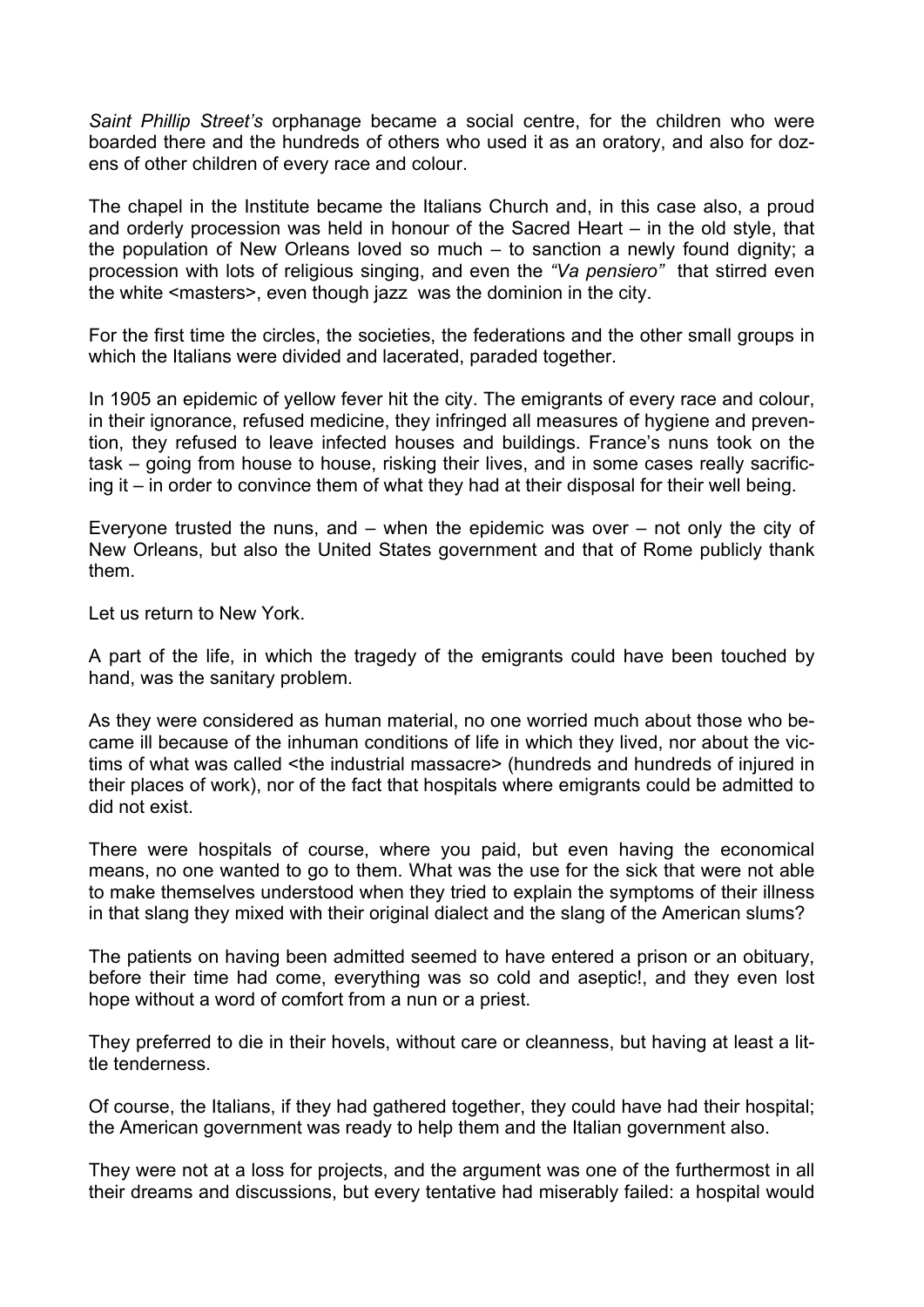have been needed for the Sicilians, one for the Neapolitans, one for the Calabrese, on for the Lombards and so forth. Each and all were concerned about their co-regionals, when they did not go as far as to stop at their town fellowmen.

To tell the truth, they had succeeded in opening a hospital <The Giuseppe Garibalidi Hospital> - in the hope that the hero of the two worlds would bring them to some agreement – but the general Commissioner for emigration had to admit, with embarrassment, that inside that hospital <the Italian doctors argued twelve months a year> and the money that had been collected to run the hospital disappeared unexplainingly.

Frances felt, with a certain discomfort, that all were looking and hoping in her, but she did not feel able to take on that task.

Furthermore, she had enough to think about, between schools and orphanages.

Then two things happened that her conscience perceived as two voices – one from the world and one from Heaven – both of them were asking her to obey God's will.

The worldly voce came to her by the news of two nuns that had gone to visit the city hospital and one of them had heard a boy calling her, this boy had been in hospital for some months, he stated to cry when he heard her speaking his native language. He had a letter and had kept it under his pillow for three months, he was illiterate and no one had been able to read it for him. The nuns themselves had difficulty in reading the letter because it was written in very poor Italian, however it brought the news that his mother had died suddenly.

For three long months he had laid his head on this news without being able to give it a voice.

Frances cried heart-brokenly. That night she dreamt – and it was the voce from heaven – of a hospital ward in which she saw a fair and beautiful lady was walking among the beds, with incredible tenderness, she caressed the ill and pulled up their blankets. She immediately understood, in the dream (or vision, perhaps!), that it was the Blessed Virgin and she rushed to help her. It was not her duty, the Queen of Heaven, to serve the sick! But Our Lady – she was still dreaming – looked at her somewhat sadly and said to her: *"I am doing what you do not want to do!".*

The next morning Frances had already decided to destine ten of her nuns to this task.

At first she tried to take over a home that the Scalabrinians owned, but it was going through a rough rime.

When she realised that the running of the home would be very costly, she did a trick. She rented two houses, bought some beds and put the nuns to work making mattresses, and then, secretly transferred the patients (all of them with their cutlery hidden under the blankets) and some bottles of medicine to the new centre. The nuns would sleep on mattresses on the floor, using their coats as blankets.

This is the way – in 1892, the centenarian of the discovery of America) - the *Columbus Hospital* started, with two American doctors working gratis, amazed as they were by the courage of that woman. The up keeping of the hospital was always guaranteed my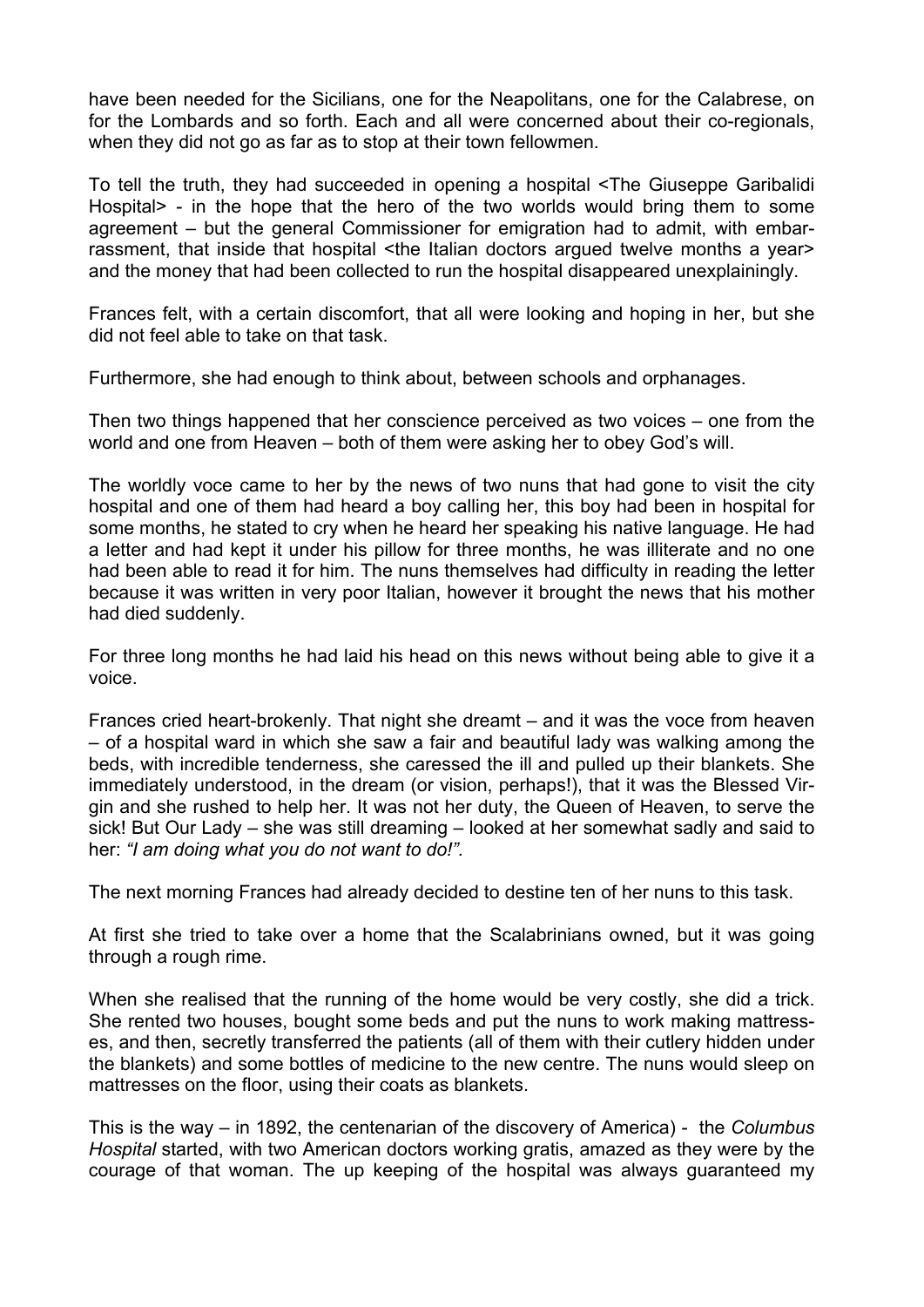thousands of ways of charity that Frances knew how to find and keep coming in without interruption, up until the financial state aids began to arrive.

In just a few years the Cabrinians were known every where as <the Colombo's Sisters>. In 1896 six hundred and fifteen was the number of patients being treated gratis; in the first thirty years of the life of the hospital one hundred and fifty million patients were taken care of.

*<But this is Italy!>* exclaimed the Italian Commissioner of government for Emigration, remaining speechless, on seeing the meridian atmosphere that reigned in that hospital: he then waited to be presented to Mother Cabrini, with the priggishness of an important person, who had come to <take account of the situation and refer it to those of authority>.

He was deeply impressed by her penetrating, investigating eyes and of a species of indomitable energy that emanated from that apparently fragile figure. He was even more so, when he heard her say with a frankness that did not leave space for an answer : <*You all discus too much! It is not necessary to discuss a lot on the necessities to protect the emigrants: this is to be done! I do not discuss; I find that good must be done? I get straight down to the task with my little Institute and I never despair in finding the means, because I trust that in one way or another I will always find them>.*

Some years later, that same Commissioner, who had become her friend and an enthusiastic admirer, will say to her: *<Mother Cabrini, you do more for the emigrants than the entire Ministry for Foreign affairs put together>.*

In 1903 she build another hospital in Chicago, adapting a luxurious hotel bought for the sum of one hundred and twenty thousand dollars, when she had only ten thousand to lodge as a deposit, money that had been collected among the inter Italian of the city.

She left the refurbishing to some of her nuns who were unfortunately cheated by dishonest building contractors, who involved them in useless and badly done works, which caused frightful debts.



The Cabrinian Basilica

Frances returned ten months later, when all seemed lost. But she did not lose heart, she sacked the contractors, architects and builders, and began again employing, under her own personal command, new hosts of builders, carpenters, plumbers. She came up against the

Mafia in Illinois: she received threatening and warnings. In was during the winter when they cut the water pipes, and so the ground floor turned into a thick sheet of ice which took pickaxes to break, they burned the basements, they than threatened to blow up the building using dynamite. When no one expected it, because the works were not finished, she transferred the infirm to the building.

Saying. *<Let us see if they will blow up the infirm">.* They left her alone. She had won once again and before leav-

ing was able to dictate regulation for the internal service of doctors and nurses.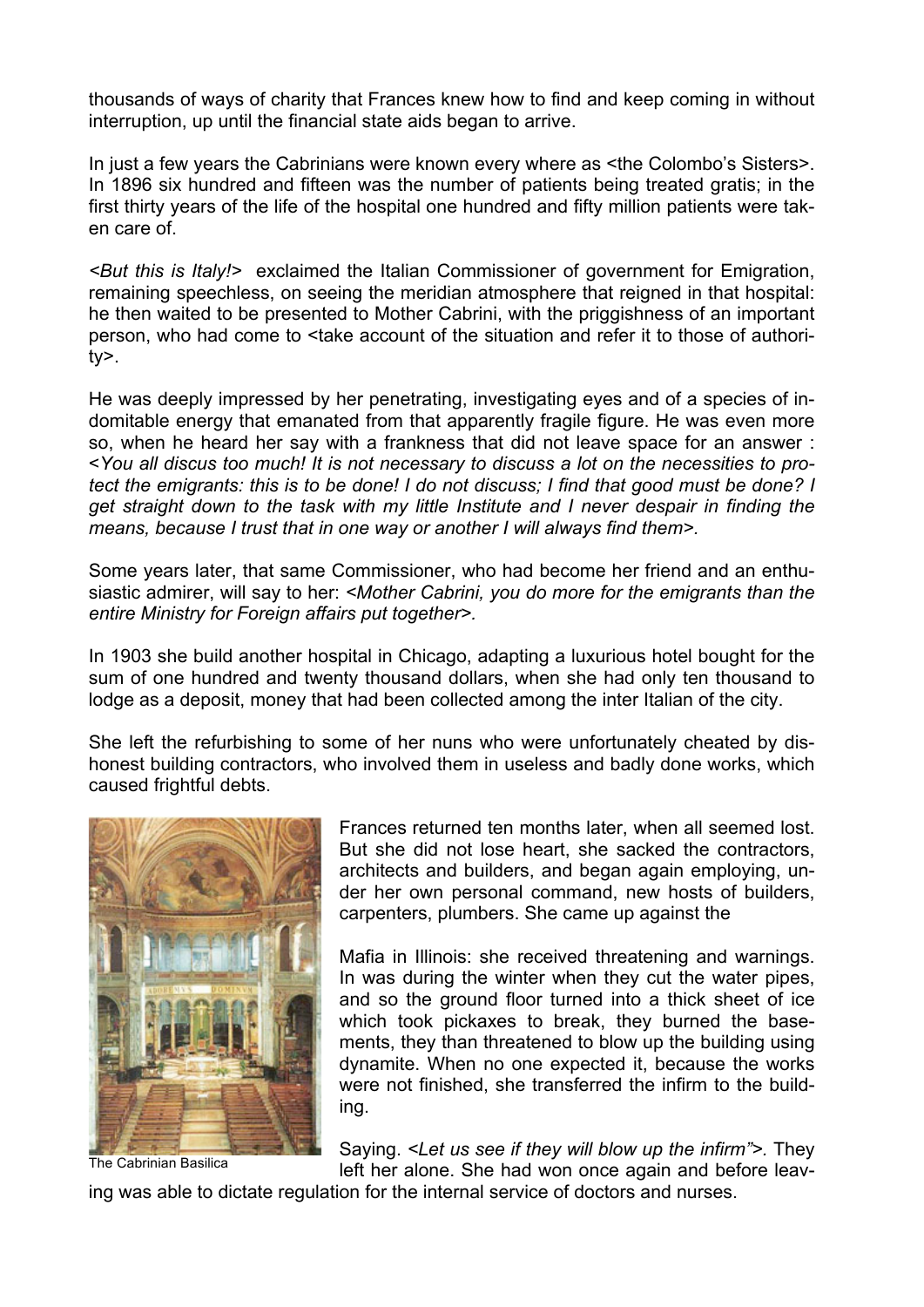She seemed indestructible to a point that they had given her the affectionate nickname of: <Sister perpetual motion>.

One day while she was travelling on a train in Colorado, infested by bands of outlaws, the train was attacked. A bullet penetrated France's compartment and seemed to be heading straight for her, but it swerved without hitting her: *<They would not harm you even if they shot you in the face>,* a railway attendant said to her in admiration. This was the real impression she gave every time she had to face difficulty or danger.

We have to renounce telling many stories that strike our imagination just to mention them.

Here we have some principal names and dates.

In 1896: she founded a college in Buenos Aires, where she arrived after having crossed the Andes climbing to the height of four thousand meters on the back of a mule; 1898: she opened three new schools in New York, a college in Paris and one in Madrid; 1900. Other congregations in Buenos Aires and a college in Rosario de Santa Fè; a school in London and an Institute in Denver in Colorado; 1903: apart from the *Columbus Hospital*  in Chicago, she started an orphanage in Seattle; 1905: she opened a orphanage in Los Angeles; 1907: she founded a college in Rio de Janeiro, 1909: she opened another hospital in Chicago, 1911: she opened a school in Philadelphia; 1914: an orphanage in *Dobs Feny* in New York; 1911: she opened a sanatorium in Seattle. Not to mention the Italian foundations, the L'Istituto Supeiore di Magistero in Rome, and a college in Genoa and Turin, all this between one journey and another.

In all, in figures: thirty seven years of activity with the foundation of sixty seven institutes; travelling forty four thousand miles by sea (joking about her country girls origins, Frances called the Atlantic: <The road of the vegetable garden>, and sixteen thousand miles overland.

The figures say nothing about the apostate of the Cabarin. It is enough to remember that Frances conducted some of them to the mines in Denver, going down to nine hundred feet in profundity, preparing them with accurate tenderness: <It will not be difficult to speak to the miners about Heaven, saying that they are already in hell>.

From then on she destined some of her nuns to the service of those who shad no air or family>.

As she also conducted other nuns to the Sing Sing prison, where a great number of Italians, unable to defend themselves, like the ill who were not able to explain their illnesses, they rotted in hatred and desperation.

The nuns were occupied mainly in maintaining the connections – otherwise impossible – between the prisoners and their families.

The prisoners cried when they heard that Frances had desperately battled to obtain the postponing of the execution of a boy, an only son, who's wish was to see his mother before he died and to ask her to forgive him for having abandoned her, leaving her on her own.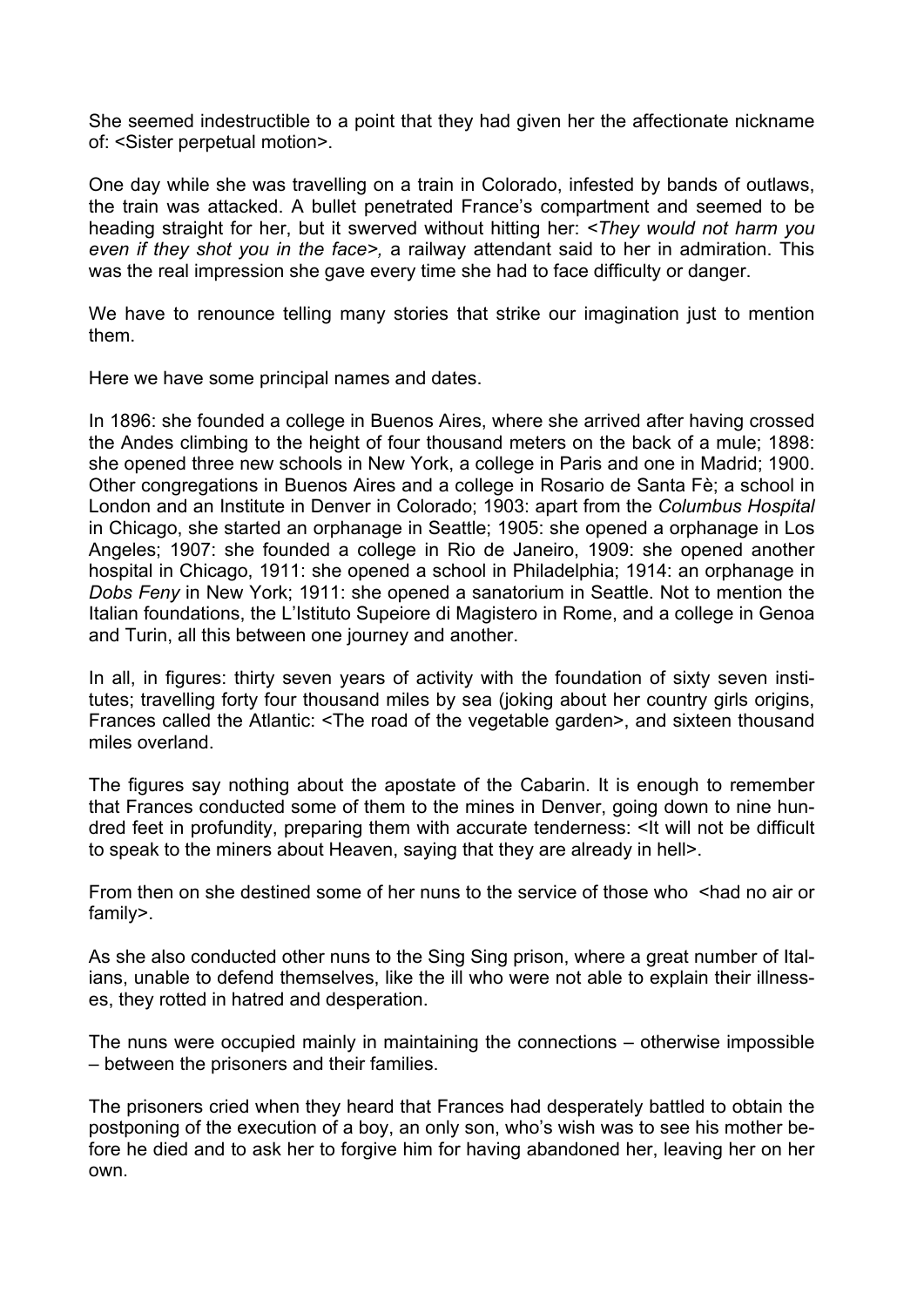Frances Cabrini had helped her to come to America, paying her fare for the long journey, accompanying that poor woman wrapped in her country woman's black shawl, with infinite tenderness.

We do not have time to tell of the type of fibre that those intrepid nuns that Mother Frances escorted with her, in groups that were ever growing in number, each time she returned from Italy.

One episode is quite sufficient to have an intuition: at the docks, while waiting to board the ship for America, a nun was explaining piously to her relatives who had come to say farewell: *"I make this grave sacrifice in going to America, willingly* ". Frances, who was standing beside her, suddenly interrupted her: *"God does not want to impose you with this grave sacrifice, my child, remain here".* And another nun took her place.

Harshness? No: realism. That same realism that never believed that anything was impossible, was telling her that you could not undertake a task without devoting yourself to it full of joy and without being completely detached from yourself, even from your spiritual habits.

Therefore she had a very precise pedagogical system: *"When I go to visit one of our homes and I see long faces, and note a certain aria of depression, of listlessness and bad humour, I never ask anyone: '*What is or is not wrong with you?, *I just start a new activity that obliges the nuns to come out of themselves".*

God only knows what would happen, and how certain institutes would be renewed, if the respective superiors would find the courage to adapt similar pedagogical criteria!

One last thing we must say. Sometimes certain < laic > love to repeat with derision that <you cannot govern with Our Fathers>, and not even with the <social doctrine> of the Church.

Never the less, there are pages of history in which faith and prayer have demonstrated the capacity of such a concrete and multiform operate, of such a prompt social geniality *(Sollicitudo rei socialis)* and anticipator to make us certain that the lack of prayer – and furthermore the lack of a real faith – that leaves man in the most tragic egoism, in a moment when they want to govern their similars and invent recipes for social progress.

Above all an <intellectual> egoism, of a mind which inevitably is obliged to lose it's time with one's self and his own prejudices, and with his own small<condition>, for whatever extension he may imagine to give it. So, the necessary consequences, also an inevitable narrow mindness, in understanding the problems and in facing the needs, the narrow mindness of man void of the infinite breath of prayer and faith.

*"The world is too small, I want to embrace it entirely",* Mother Cabrini would say. And she did not fear – recalling certain memories of school – to confess. *"I will never be in peace until the sun never sets on the Congregation".*

Non the less – with the same truthfulness – she would say, as had many other Saints before her: *"God is everything and I am nothing".*